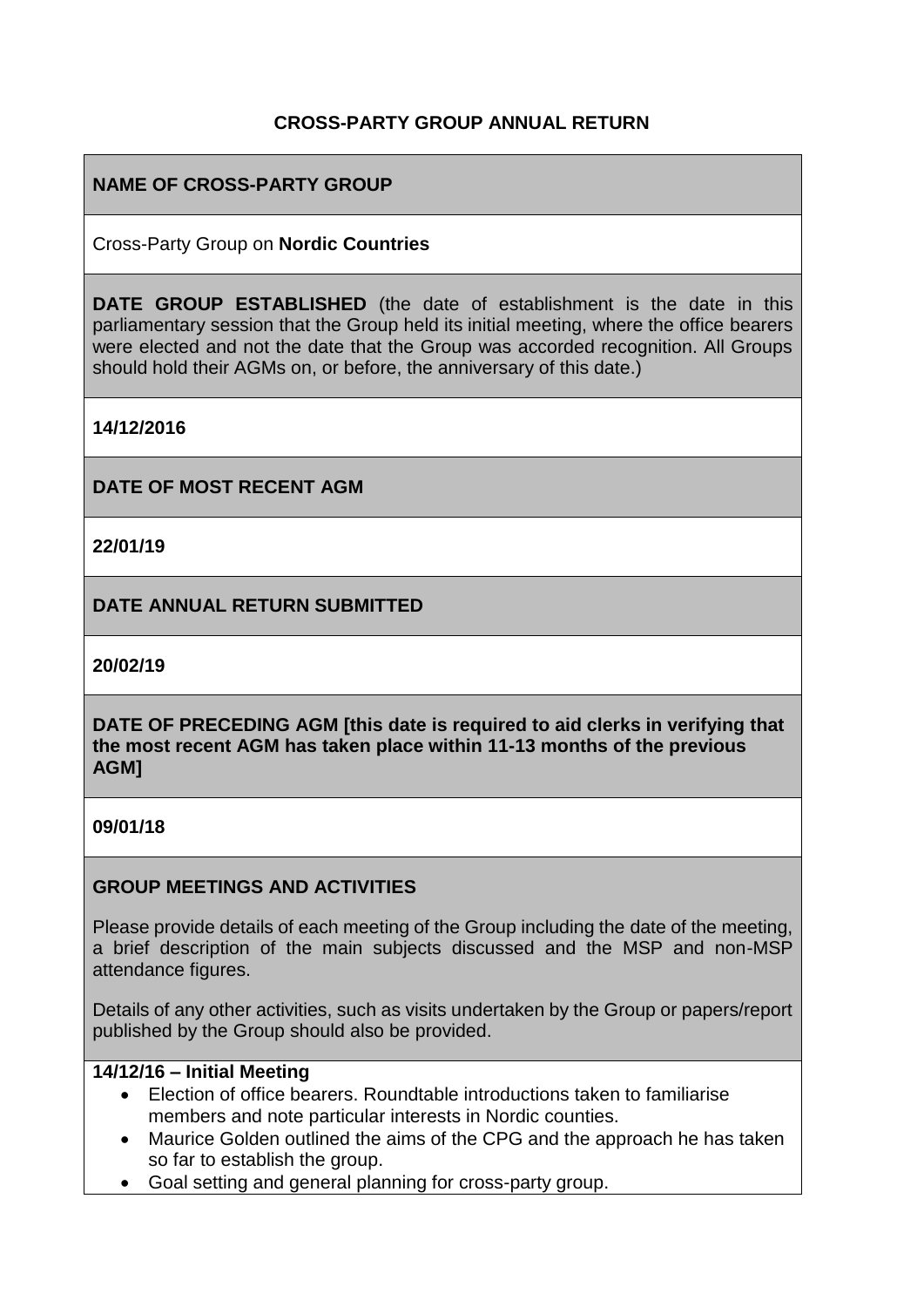Attendance: 7 MSPs, 2 Non-MSPs

# **28/03/17 – Inaugural Meeting: Joint meeting with SPREE CPG on Nordic Countries and Renewable Energy**

Guest speakers:

Jilly Tully, Investment Manager, Statoil Energy Ventures

Presented current projects collaborating with Scotland i.e. 'Hywind' floating wind turbine off Peterhead set to be finished by end of 2017.

 Jason Ormiston, Manager Public and Regulatory Affairs & Stakeholders, Vattenfall

Presented Swedish Parliament objectives and parallels with Scottish Government i.e. decarbonisation by 2045. Vattenfall has goal of seeing Northeast Scotland become global hub for renewable energies.

Presentations followed by Q&A session and CPG business including discussion of upcoming event ideas.

Attendance: 7 MSPs, 14 Non-MSPs

## **25/10/17 – Nordic Countries & Deposit Return**

This meeting explored the application of bottle deposit return systems across Nordic Countries and discuss how Scotland can learn from a wide range of examples.

Guest speaker: Kjell-Olav Maldum, CEO Infinitum

• Presentation lead by Kjell-Olav Maldum outlining the Norwegian deposit return system ahead of Scot Gov plans to pursue a similar system. Outlined challenges and tips ahead of implementation.

Presentations followed by Q&A session and CPG business including discussion of upcoming event ideas.

Attendance: 5 MSP, 21 Non-MSPs

### **09/01/18 – AGM**

- Re-election/ confirmation of office bearers.
- Year in reflection reflection and discussion of 2017 meetings.
- Discussion of ideas for direction of group in 2018. Themes included renewable energies, arts and culture, Scottish hutting culture and increased Artic Forum interaction.

Attendance: 3 MSPs, 3 Non-MSPs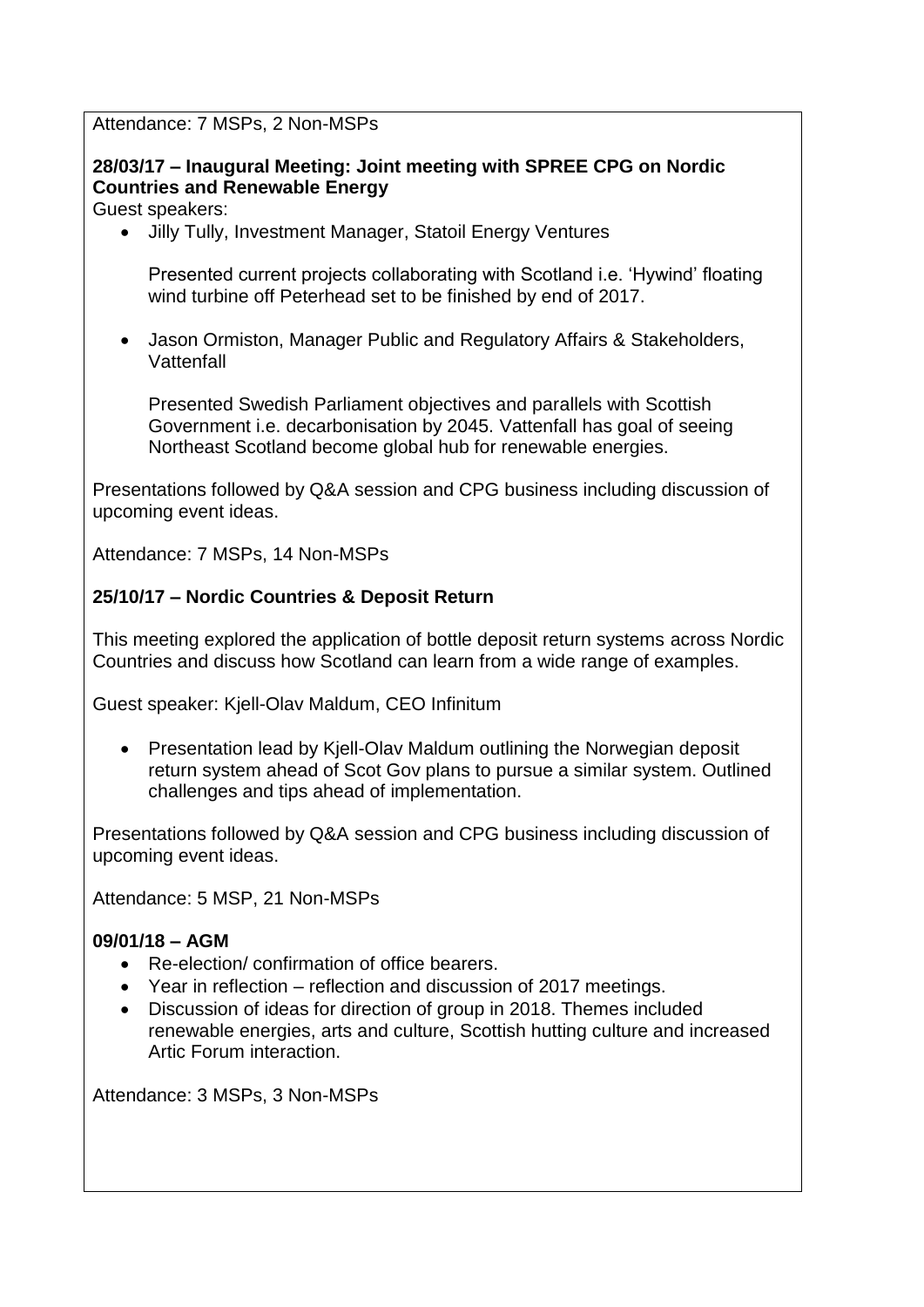## **24/04/18 – Guest Lecture**

Guest Speaker: **Professor Donna Heddle** 

*Professor of Northern Studies; Director, Institute for Northern Studies,* University of the Highlands and Islands

#### *From the fury of the Northmen, good Lord, deliver us?": The Norse legacy in Scotland'*

Presentations followed by Q&A session and CPG business including discussion of upcoming event ideas.

Attendance: 4 MSP; 31 Non-MSPs

**22/01/19 – Guest Lecture** Guest Speaker: **Dr Alan Macniven**  *Senior Lecturer and Head of Scandinavian Studies at the University of Edinburgh*

#### *'Navigating the Nordic: A brief introduction to the countries, cultures and customs of the North.'*

AGM held prior to presentation. Presentations followed by Q&A.

Attendance: 2 MSP; 7 Non-MSPs

# **MSP MEMBERS OF THE GROUP**

Please provide names and party designation of all MSP members of the Group.

Maurice Golden MSP, Scottish Conservative & Unionist Party Angus MacDonald MSP, Scottish National Party Finlay Carson MSP, Scottish Conservative & Unionist Party Mark Ruskell MSP, Scottish Green Party Jamie Greene MSP, Scottish Conservative & Unionist Party

Alasdair Allan MSP, Scottish National Party

### **NON-MSP MEMBERS OF THE GROUP**

For organisational members please provide only the name of the organisation, it is not necessary to provide the name(s) of individuals who may represent the organisation at meetings of the Group.

| Individuals | Prof. Donna Heddle, University of the Highlands and Islands |
|-------------|-------------------------------------------------------------|
|             |                                                             |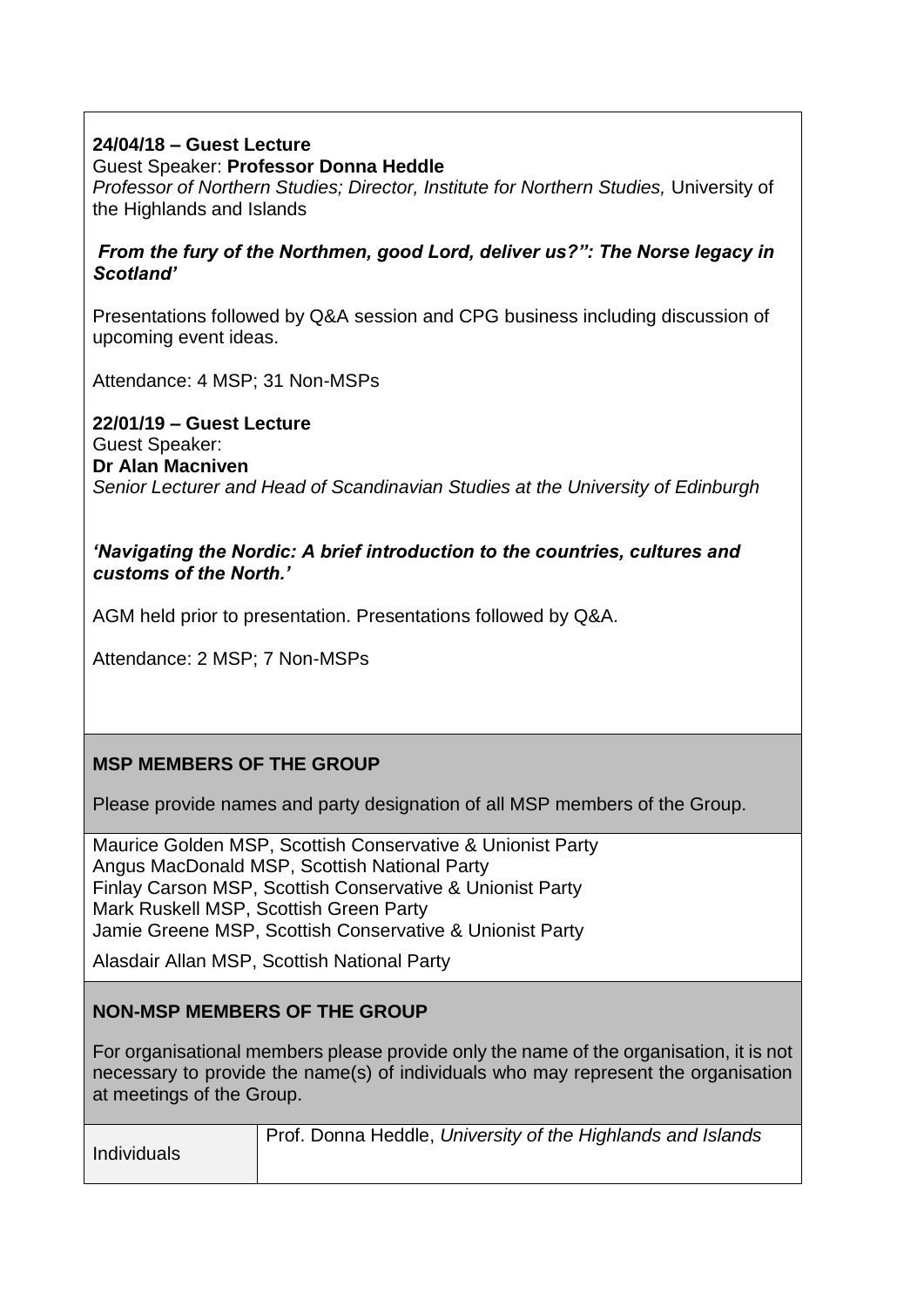|               | Prof. Ross Deuchar, University of the West of Scotland            |
|---------------|-------------------------------------------------------------------|
|               | Prof. Alan McNiven, University of Edinburgh                       |
|               | James Mackenzie, Freelance media and public affairs<br>consultant |
|               | Kristin Hannerdottir, Honorary Consul of Iceland                  |
|               | Stuart J. MacPherson, Consul of Denmark                           |
|               | David Michael Windmill, Honorary Consul General of Norway         |
|               | Diane Macintyre, MSP Staff                                        |
| Organisations | Scottish Hydrogen and Fuel Cell Association                       |
|               | Norwegian Consulate General Edinburgh                             |
|               | <b>Keep Scotland Beautiful</b>                                    |
|               | <b>Statoil</b>                                                    |
|               | <b>Scottish Energy News</b>                                       |
|               | <b>RSPB</b>                                                       |
|               | <b>WWF</b>                                                        |
|               | Have You Got the Bottle?                                          |
|               | <b>PAS</b>                                                        |

# **GROUP OFFICE BEARERS**

Please provide names for all office bearers. The minimum requirement is that two of the office bearers are MSPs and one of these is Convener – beyond this it is a matter for the Group to decide upon the office bearers it wishes to have. It is permissible to have more than one individual elected to each office, for example, co-conveners or multiple deputy conveners.

| Convener               | Angus MacDonald           |
|------------------------|---------------------------|
| <b>Deputy Convener</b> | <b>Maurice Golden MSP</b> |
| Secretary              | Diane Macintyre           |